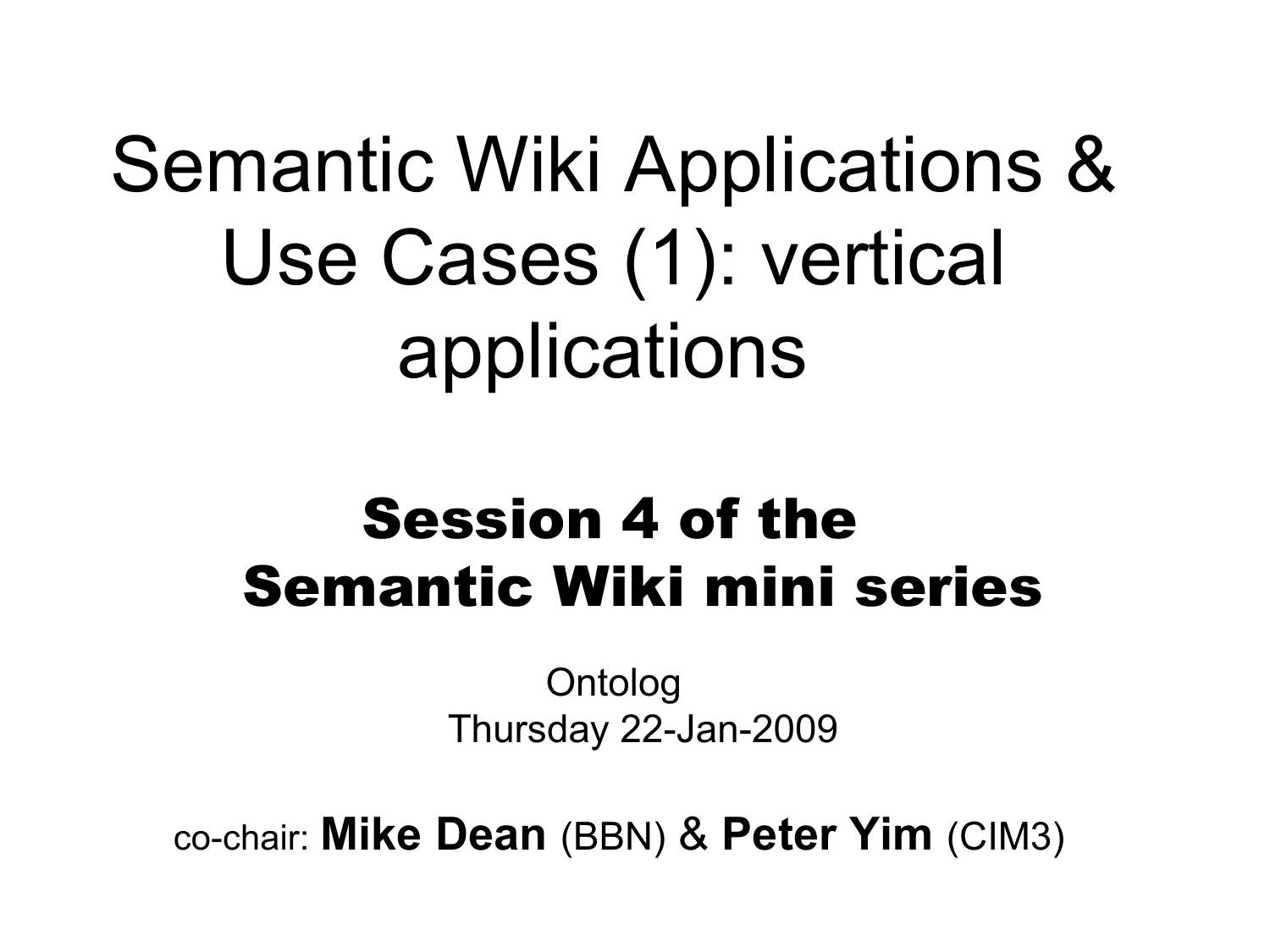## **Semantic Wiki Mini Series**

### **Semantic Wikis: The Wiki Way to the Semantic Web**

6-month mini-series comprising Talks, Panel Discussions and Online Discourse.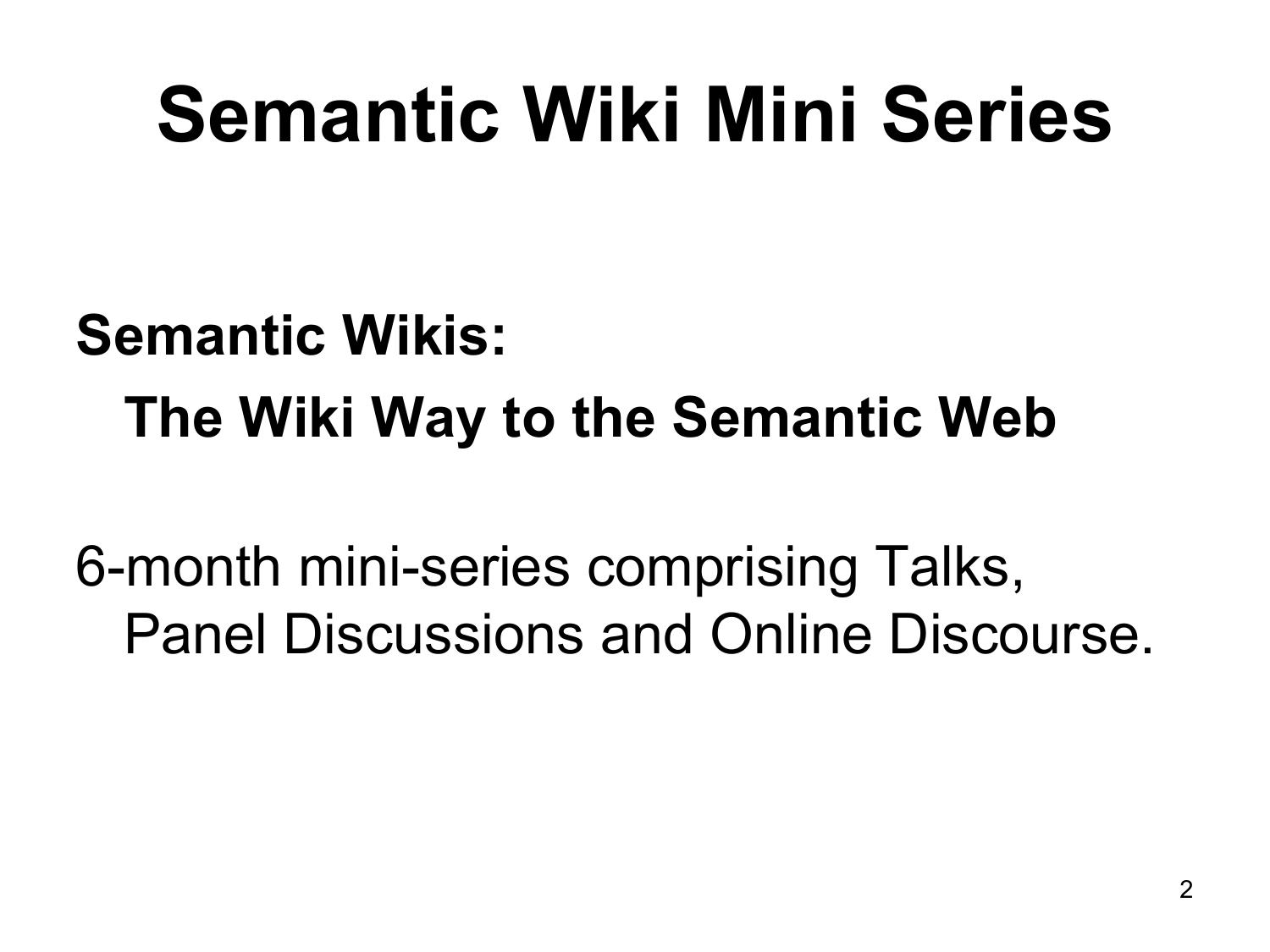## **This Session**

Topic: Semantic Wiki Applications & Use Cases (1): vertical applications

- focus on "Vertical," i.e. domain specific, applications
- five (5) panelists' presentations & two (2) lightning talks
- covering applications in the domains of Biomedical Informatics, Healthcare & Life Science, e-Science, Mapping, Mathematics, Education, Project Management
- presenters will brief us on the "what," "why" and "how" of their semantic wiki project/implementations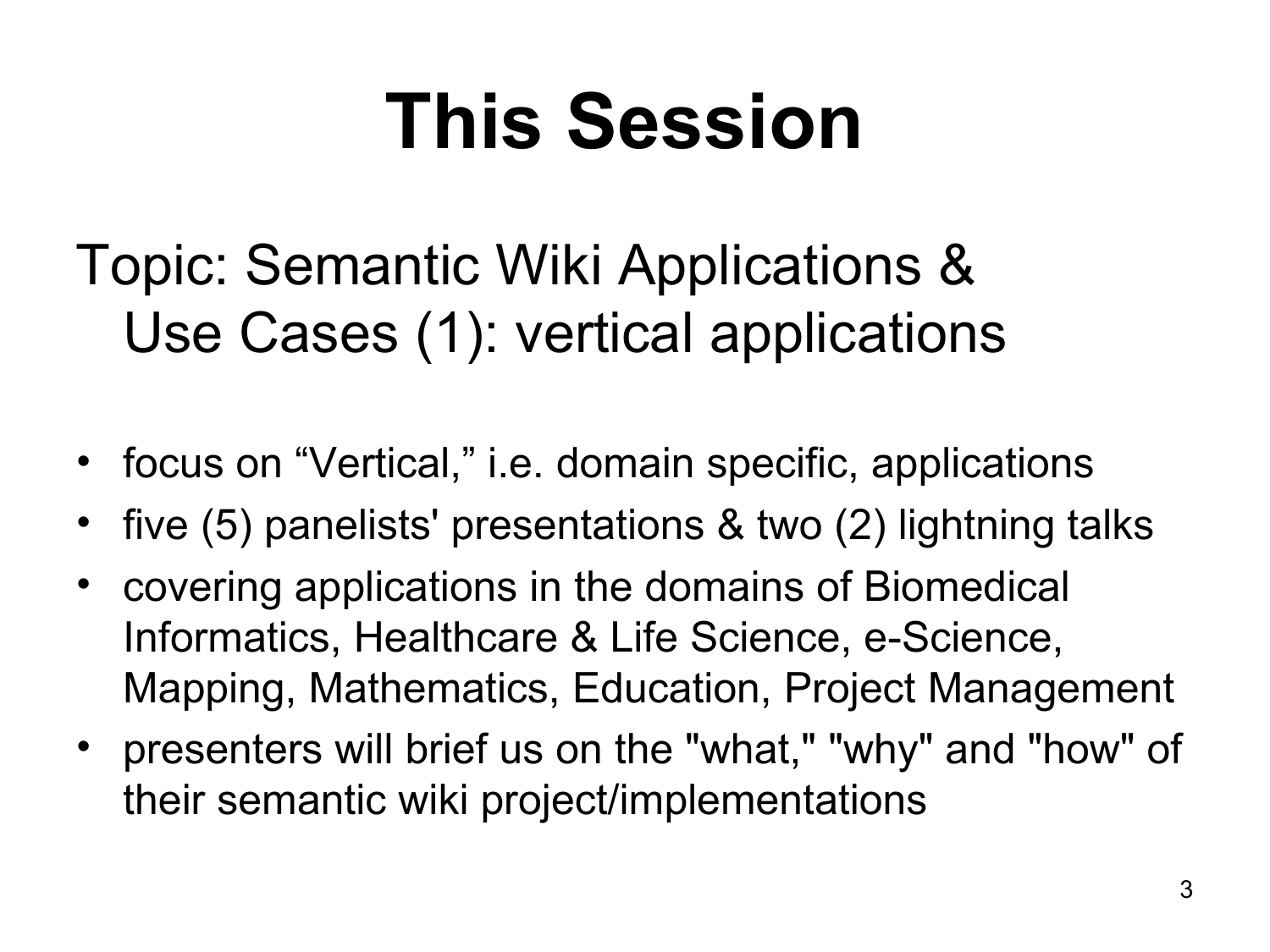## **Session Focus**

Let's stay on "Vertical" applications today

 Note that session 5 will still be on "Applications", but focused on "Horizontal," i.e. domain neutral (more IT related type) applications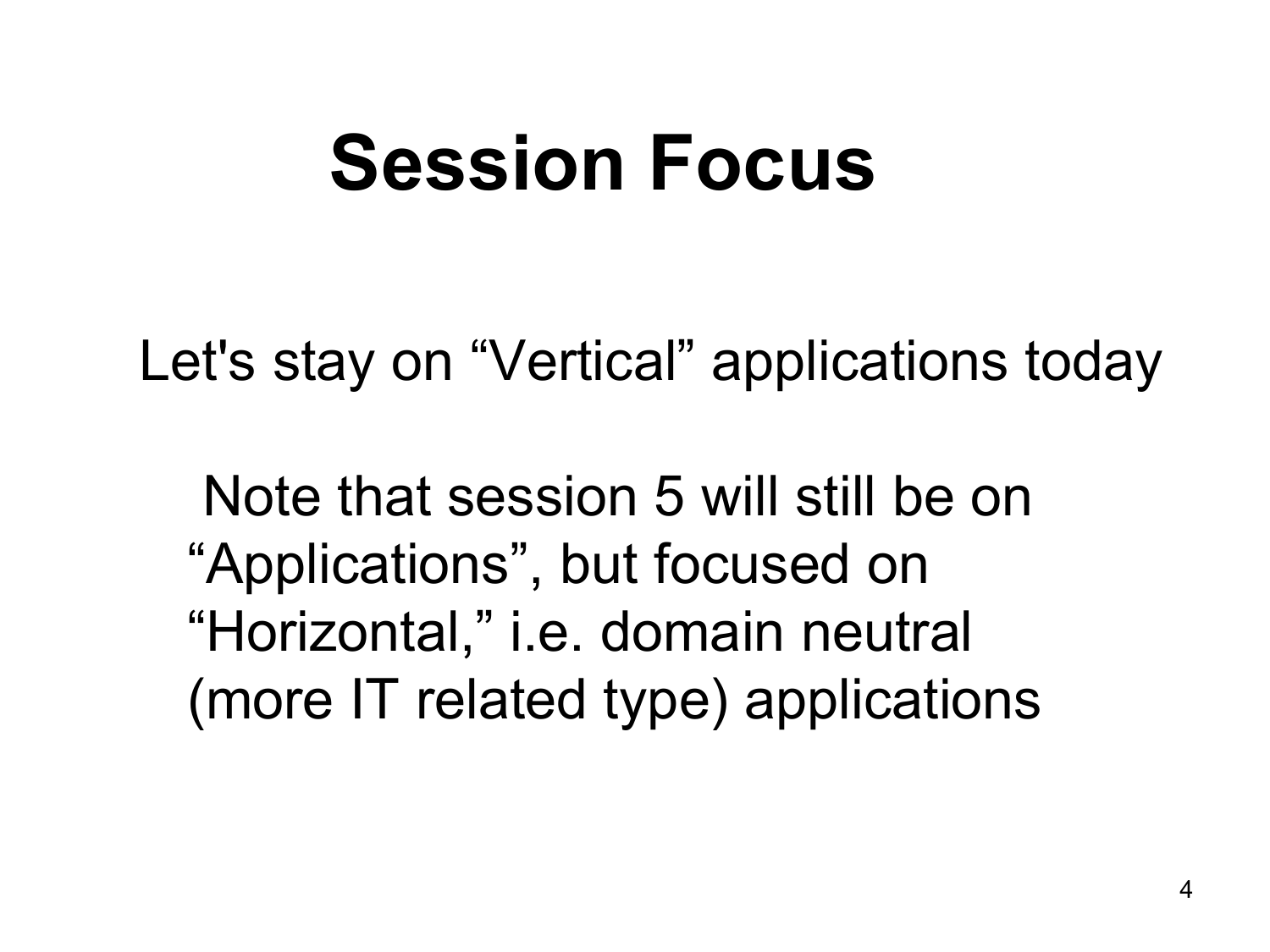# **Outline**

A range of semantic wiki application deployments (15 min. max)

- 1. LexWiki (Mr. Harold Solbrig)
- 2. BiomedGT (Mr. Harold Solbrig)
- 3. WHO ICD11 Wiki (Dr. Guoqian Jiang)
- 4. Mesh-up Map and Events on Semantic Wiki (Dr. Jie Bao)
- 5. Semantic Wikis for Mathematics (Mr. Christoph Lange)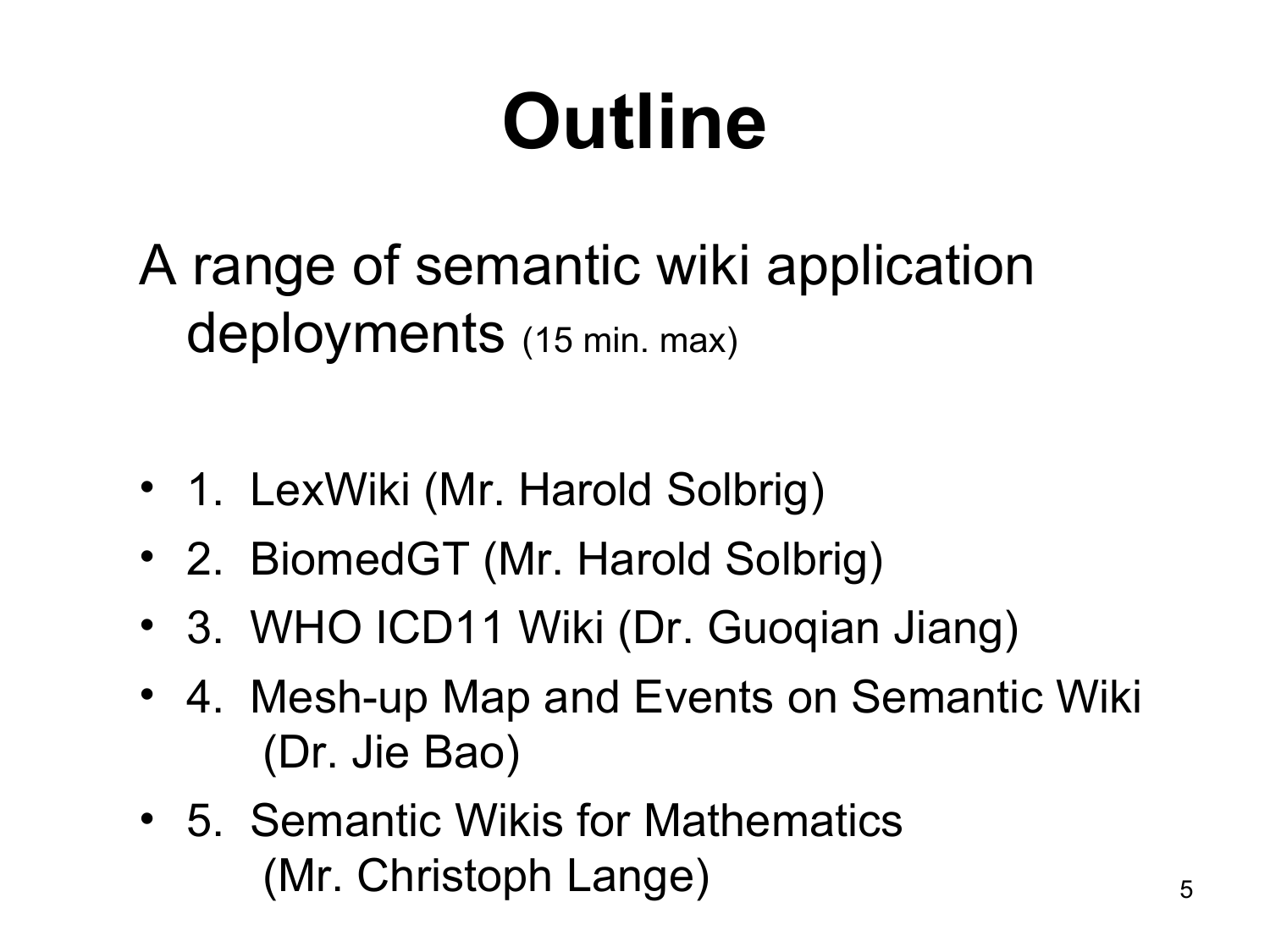## **Outline** (continued)

- Lightning talks (3 min. max)
	- SILKI (Mr. Dorai Thodla)
	- SMW+ 1.4 (Mr. Daniel Hansch)
	- Wiki Neuron (Prof. Kei Cheung)
	- ... (any late arrivals)
- Q&A and open discussion (~20 minutes)